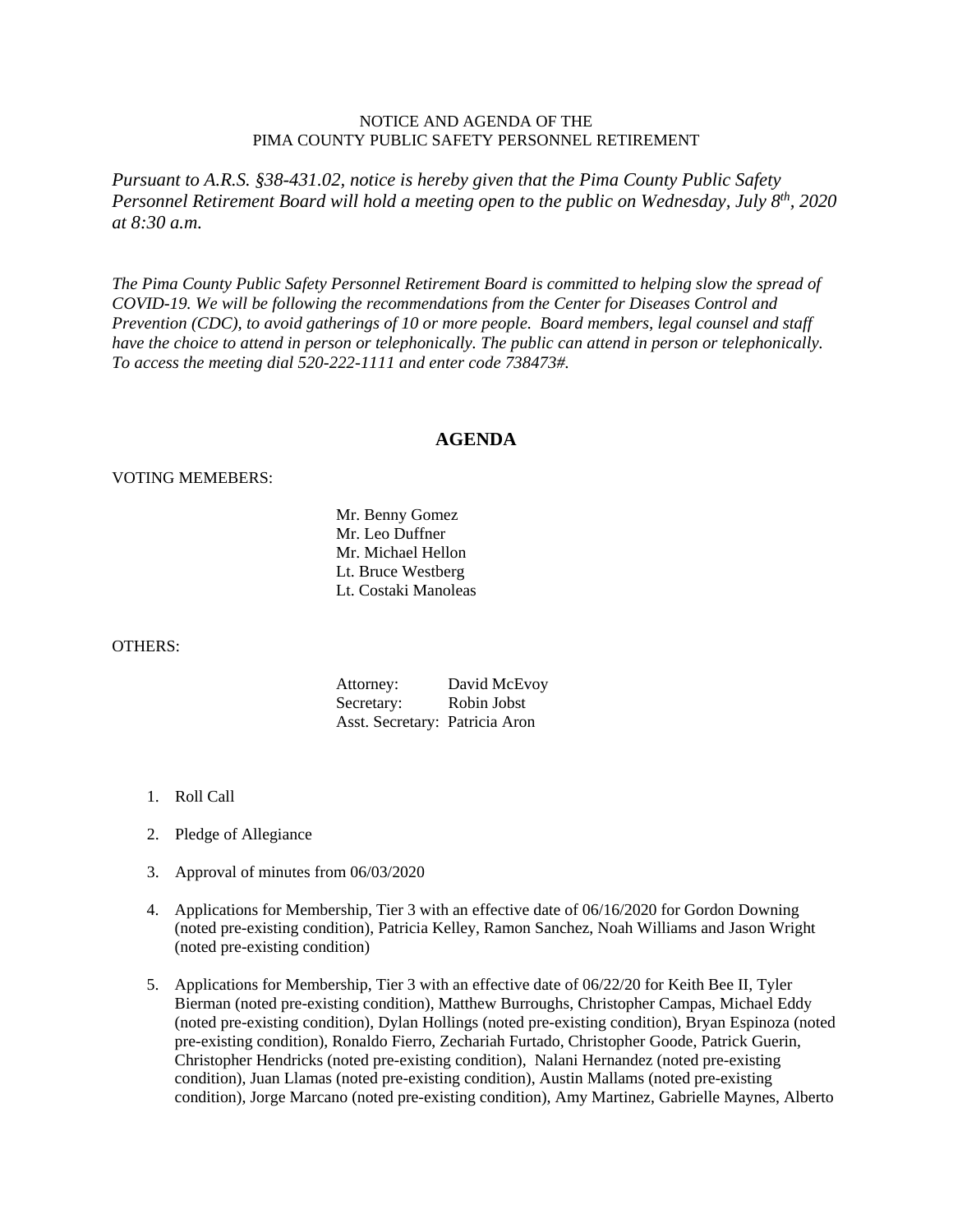Michel Jr., Anais Morales (noted pre-existing condition), Cristian Moreno (noted pre-existing condition),Victor Munoz (noted pre-existing condition), Anthony Owen Jr. (noted pre-existing condition), Mario Parra (noted pre-existing condition), Brian Popelas (noted pre-existing condition), Gabriel Ruiz (noted pre-existing condition), Manuel Torres (noted pre-existing condition), Michael Short (noted pre-existing condition), Francisco Smith (noted pre-existing condition), Jason Strock and Frank Womack (note pre-existing condition)

- 6. Application for Re-Hearing of Applicant Kori Miklos Application for Accidental Disability Retirement
- 7. Discussion and possible action regarding the review of the Application for Accidental Disability for Maurice Othic
- 8. Application for Normal Retirement for Harold Janes with 20.906 years of credited service effective 07/01/2020
- 9. Application for Normal Retirement for Renee Petersen with 20.008 years of credited service effective 08/01/2020
- 10. Application for Termination from DROP and Retirement for Theresa Hess with an effective date of 07/01/2020
- 11. Applications for Deferred Retirement Option Plan (DROP) for Jill Isely with 26.045 years of credited service, John Morris with 20.036 years of credited service and Juan Carlos Navarro with 20.181 years of credited service all with an effective date of 07/01/2020
- 12. Application for a Separation Refund for Samuel Chavez
- 13. Termination of Survivor Benefits for Ivadell White effective 05/31/2020
- 14. Application for Survivor Benefits for Judy Thomas, surviving spouse of James Thomas effective 06/01/2020
- 15. Review of Correspondence from PSPRS
- 16. Other board business
- 17. Call to the Public:
	- a. The speaker is to verbally identify themselves
	- b. The speaker is limited to three minutes
	- c. The board is not to reply to the speaker but if necessary will ask the Secretary to add an agenda item to the next meeting
- 18. Adjournment

Persons with a disability may request reasonable accommodations, such as a sign language interpreter by contacting Robin Jobst at (520) 351-6419 or Patricia Aron at (520) 351-6357. Requests should be made at least 48 hours in advance to facilitate the accommodation.